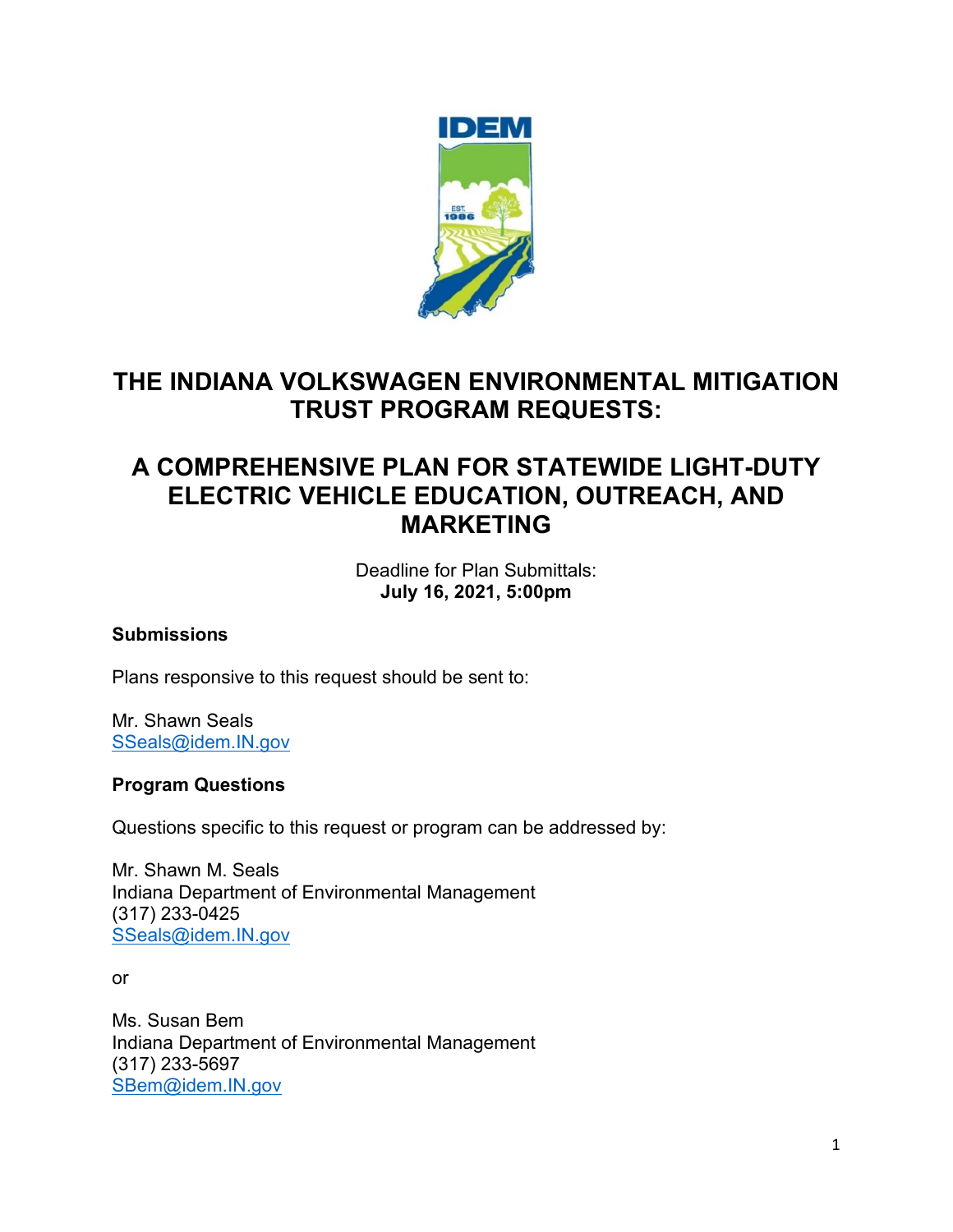## **A COMPREHENSIVE PLAN FOR STATEWIDE ELECTRIC VEHICLE EDUCATION, OUTREACH, AND MARKETING**

#### **Statement of Purpose**

The State of Indiana, through the Indiana Department of Environmental Management (IDEM), is requesting formal and detailed plans for statewide light-duty electric vehicle (EV) education, outreach, and marketing as further detailed in this document. Experience based on completed implementation of EV-related projects, a demonstration that previous marketing has reached targeted consumers, the ability to directly engage state and federal agencies and professionals, along with proven expertise in the EV arena are required.

### **Background**

On May 20, 2021, the Indiana Volkswagen Environmental Mitigation Trust Fund Committee selected the Indiana Utility Group (IUG), comprised of eight (8) Indiana utilities, to implement the statewide direct-current fast charging (DC Fast) program. In addition to that approval of the DC Fast program recommendation, the concept of a formal education, outreach, and marketing (EOM) Program to coordinate with the IUG on a successful rollout and sustainable system for light-duty EVs was discussed. The desire to have a formal EOM Program was unanimously supported by the committee.

### **Goals and Objectives**

Indiana's primary goal through the EOM Program is provide educational opportunities to key stakeholders, outreach to interested parties, and marketing of resources across Indiana. The EOM Program will be focused on providing necessary support to Indiana light-duty EV owners (potential or current), Level 2 and DC Fast charging station owners and operators, EV manufacturers, and electric utility providers. The specific goals and objectives of the education, outreach, and marketing components, along with the expectations of the respondent's plan, are detailed below.

### **Education**

Indiana recognizes that the overall knowledge and understanding of EVs and EV infrastructure in Indiana is necessary to create and sustain electric vehicle ownership and charging networks. Indiana intends to provide a better understanding of the benefits and challenges (real and perceived) of owning, operating, and maintaining an EV. After the full implementation of Indiana's Statewide Electric Vehicle Charging Network Program, the state will have over 250 Level 2 and about 85 DC Fast charging station locations. Deploying EV charging stations is an ever-changing process and understanding the best business practices related to site locations, charging technology, and future-proofing (to name a few) will be key to the success of Indiana's network.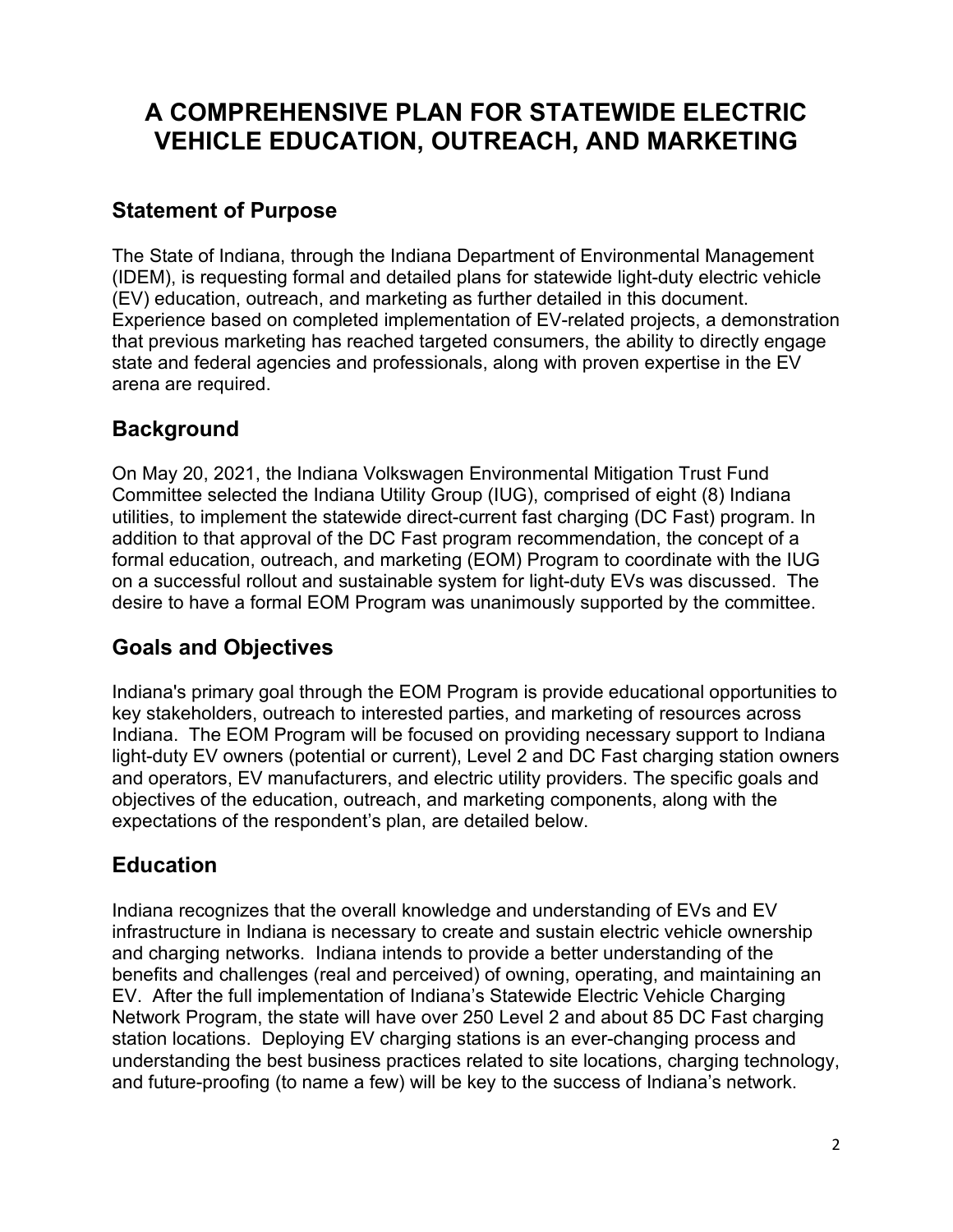Please provide a specific plan, along with a detailed budget, on how you would address the following education-related needs:

#### **EV Owners or Potential Buyers**

- EV choices from major manufacturers.
- Real-world costs of EV ownership compared to internal combustion engine alternatives, including maintenance costs.
- "Range anxiety."
- Develop and make available a "How to" to EV owners related to the charging process as well as equipment including types of chargers (L1, L2, DC Fast), types of connectors, etc.
- Real and perceived challenges of EV ownership.
- Based on your experience in the field, what other key educational needs for EV owners and potential buyers might exist?
- What tools and direct resources would you use to address these topics?

#### **EV Charging Station Deployment**

- Making sure that a station location (i.e. address) and charging equipment site (i.e. location on the lot) is best suited for success.
- Deciding on the best possible charging technology for each location.
- How to deal with any zoning or potential American's with Disabilities Act challenges.
- Key considerations for future-proofing station locations in preparation for future, faster charging capable EVs.
- Based on your experience in the field, what other educational needs might there be for those deploying EV charging stations across Indiana?
- What tools and direct resources would you use to address these topics?

## **Outreach**

In addition to current and potential buyers of EVs, there is also a significant segment of the population that doesn't know about the potential benefits of EV ownership. Through a focused outreach program to Indiana organizations and individuals, Indiana hopes to increase the interest and support for EVs and Indiana's EV infrastructure. Outreach to Indiana site hosts and utilities on current business practices will make sure that Indiana's charging station network stays as up-to-date and sustainable as possible.

Please provide a detailed plan, along with a detailed budget, on how you would address the following key areas of targeted outreach to gain stakeholder and partnership interests:

- Connecting with local environmental and community groups on Indiana's EV charging network program.
- Encouraging municipalities to consider the merits of EVs in their fleets along with FV infrastructure in their communities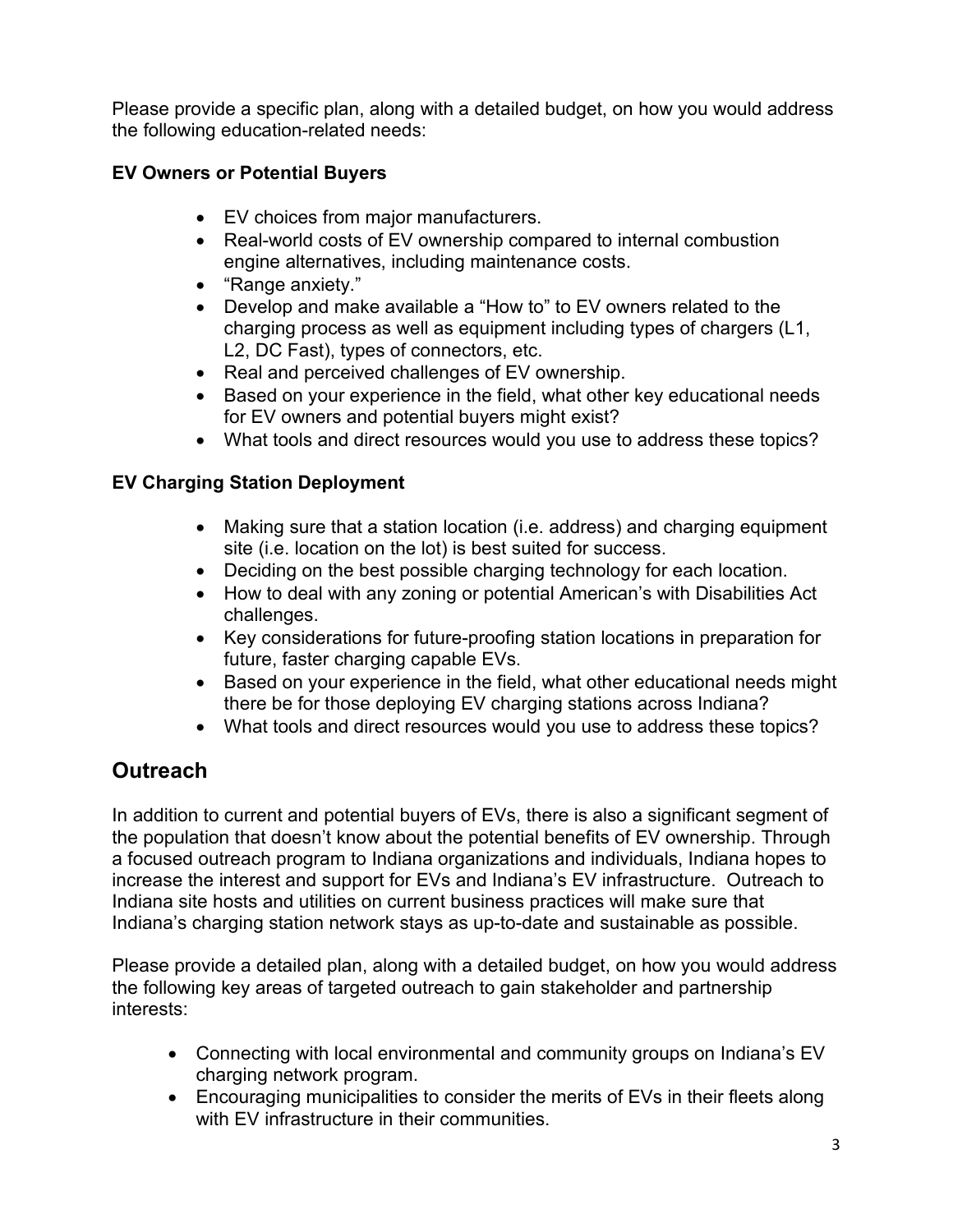- Working with Indiana utilities on successful implementation and fair pricing of EV charging stations.
- Locating ideal charging location site hosts and encouraging additional infrastructure deployment in key areas.
- Engaging with legislators and regulators to increase understanding of the value of EV infrastructure across Indiana.
- Based on your experience in the field, what other key partners beyond those listed above would be beneficial and how might you engage them?
- What tools and direct resources would you use to address these topics?

### **Marketing**

With the increasing number of Level 2 and DC Fast charging stations across Indiana, marketing of those locations and advocacy for increasing the number of EVs is critical. Indiana hopes to see increased EV sales across Indiana and understands that a specific, focused, and proven marketing plan is necessary to accomplish this goal. This marketing plan is expected to promote both the existing and newly deployed Level 2 and DC Fast EV charging station locations. With the focused marketing of EVs along with Indiana's EV infrastructure, the sustainability of Indiana's EV programs is greatly enhanced.

Please provide a detailed plan, along with a detailed budget, on how you would market the following items to key stakeholders to increase Indiana's fleet size of EVs along with the utilization rate of the current and future EV charging stations:

- How would you increase visibility and interest on EVs to potential EV buyers?
- How might you connect with Indiana EV dealerships and partner with them on best marketing practices to increase their sales of EVs?
- How would you make current EV owners more aware of the current and future EV charging station infrastructure across Indiana?
- Knowing that multi-unit dwellings have additional logistical challenges to availability, how would you increase the availability or addition of charging stations at these types of dwellings?
- How would you partner with Indiana utility providers that have a vested interest in the success of EVs and the statewide EV charging network to create greater visibility of the charging network as well as potential incentives that exist in the state?
- Based on your experience in the field, what other key partners beyond those listed above would be beneficial and how might you engage them?
- What tools and direct resources would you use to address these topics?

## **Proven Experience and Demonstration of Completed Projects**

Since EV ownership is not yet established, but is increasing across Indiana, having a recognized 'track record' in the field is crucial to statewide success. As such, Indiana is requiring a demonstration of expertise based on program implementation along with